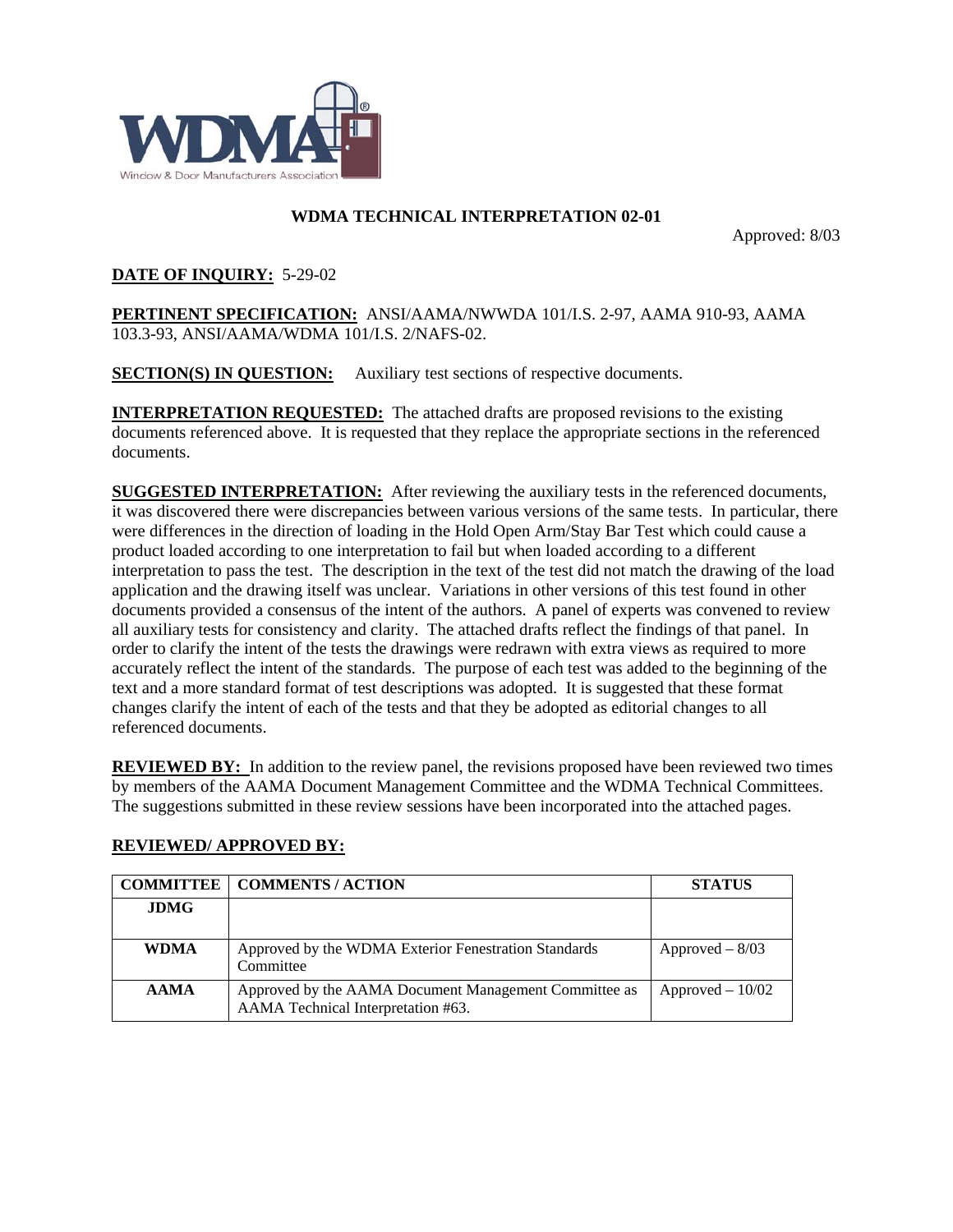### 5.3.6.3 SASH/PANEL TESTS

The tests in this section are designed to test the sash and/or panel strength, stiffness and construction. They are also designed to test the strength of the sash and/or panel corner joinery. The testing consists of torsional loading, racking of the sash in plane and concentrated loading of sash and/or panel components.

### 5.3.6.3.1 SASH/PANEL TORSION TESTS



### Figure 5.5

This test is performed on an unglazed sash. The sash is supported on fulcrums at diagonally opposite corners with a third corner diagonally opposite the loaded corner secured in the same plane by a fulcrum support block and clamp.

A concentrated load (P), acting at the unrestrained corner of the sash for a period of 10 seconds shall not cause a deflection measured to the nearest 0.25 mm (0.01 in.) at the unrestrained corner greater than indicated in the following table:

| Sash Type                                                                                       | Performance                 | Load(P) |       |                  |                    | Deflection Limit |  |  |
|-------------------------------------------------------------------------------------------------|-----------------------------|---------|-------|------------------|--------------------|------------------|--|--|
|                                                                                                 | Class                       | N       | (lbs) | mm               | (in)               |                  |  |  |
| Awning, Hopper, Projected                                                                       | HC & AW                     | 70      | (15)  | $33.3 \bullet A$ | $(0.12 \bullet B)$ |                  |  |  |
| Dual Action Hinged Glass Door                                                                   | HC.                         | 70      | (15)  | 57.8 $\bullet$ A | $(0.21 \bullet B)$ |                  |  |  |
| Vertical/Horizontal Pivoted                                                                     | C                           | 70      | (15)  | $29.5 \bullet A$ | $(0.11 \bullet B)$ |                  |  |  |
| Vertical/Horizontal Pivoted                                                                     | HC & AW                     | 70      | (15)  | $18.1 \bullet A$ | $(0.07 \bullet B)$ |                  |  |  |
| Top Hinged                                                                                      | $\mathcal{C}_{\mathcal{C}}$ | 70      | (15)  | $59.3 \bullet A$ | $(0.22 \bullet B)$ |                  |  |  |
| Top Hinged                                                                                      | HC & AW                     | 70      | (15)  | 57.8 $\bullet$ A | $(0.21 \bullet B)$ |                  |  |  |
| Dual Action                                                                                     | HC & AW                     | 70      | (15)  | 57.8 $\bullet$ A | $(0.21 \bullet B)$ |                  |  |  |
| Casement                                                                                        | HC & AW                     | 90      | (20)  | $51.2 \bullet A$ | $(0.19 \bullet B)$ |                  |  |  |
| Where A is the area of the tested sash in $(m2)$ and B is the area of the tested sash in (ft2). |                             |         |       |                  |                    |                  |  |  |
| Table 5.4                                                                                       |                             |         |       |                  |                    |                  |  |  |

This test shall be repeated for each different design of operable sash of the test specimen.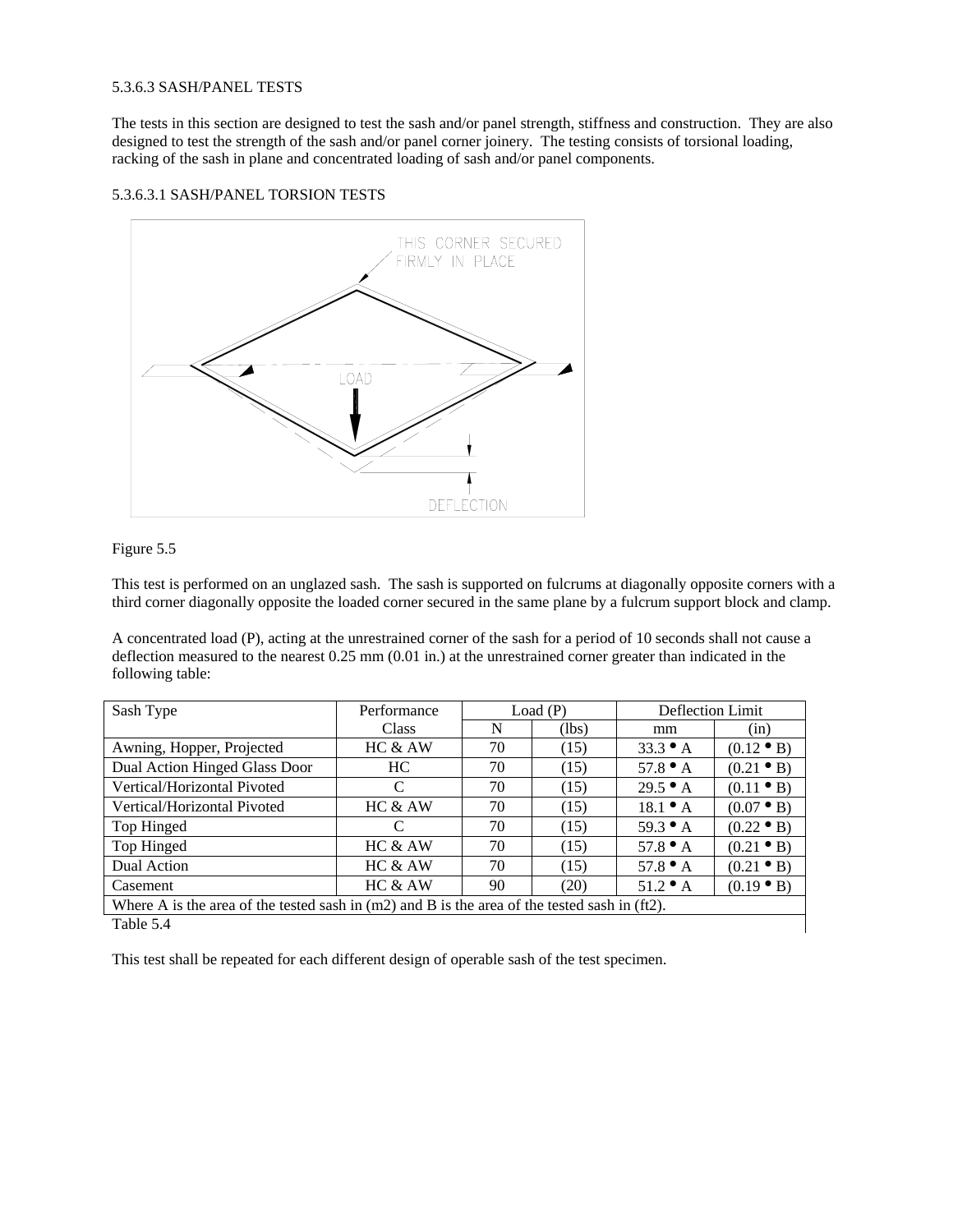### 5.3.6.3.2 SASH VERTICAL DEFLECTION TEST





With the glazed test specimen installed vertically per the manufacturer's recommendations, the operable sash shall be opened 90° or to the limit of its travel, whichever is less. If necessary, lateral movement of the sash shall be permitted to be restrained by a single point guide placed anywhere over the height of the sash, provided that such a guide provides no resistance to vertical movement.

A downward vertical pre-load force of 70 N (15 lb.) shall be applied for a period of 10 seconds no more than 50 mm (2 in) inboard of the outer free edge by means of weights, a hydraulic cylinder, or other suitable arrangement and shall then be removed, at which time deflection-measuring devices shall be zeroed. The downward vertical force shall then be increased to the load indicated in the following table:

| Sash Type                   | Performance | Load (P) |      | Deflection Limit              |                      |  |  |
|-----------------------------|-------------|----------|------|-------------------------------|----------------------|--|--|
|                             | Class       |          | (lbs | mm                            | (in)                 |  |  |
| Casement                    | R & LC      | 200      | (45) | 20 mm per meter of sash width | $(0.25$ in per foot) |  |  |
| Casement                    | C. HC & AW  | 270      | (60) | 20 mm per meter of sash width | $(0.25$ in per foot) |  |  |
| $\sim$ $\sim$ $\sim$ $\sim$ |             |          |      |                               |                      |  |  |

Table 5.5

The vertical deflection of the lower outer corner shall be measured at  $60 \pm 5$  seconds after the full load has been applied and while it is still applied.

The load shall then be removed and the test specimen examined for distortion or failure. At the conclusion of the test, the test specimen shall properly close and operate. Also, there shall be no glazing breakage.

This test shall be repeated for each different design of operable sash in the test specimen.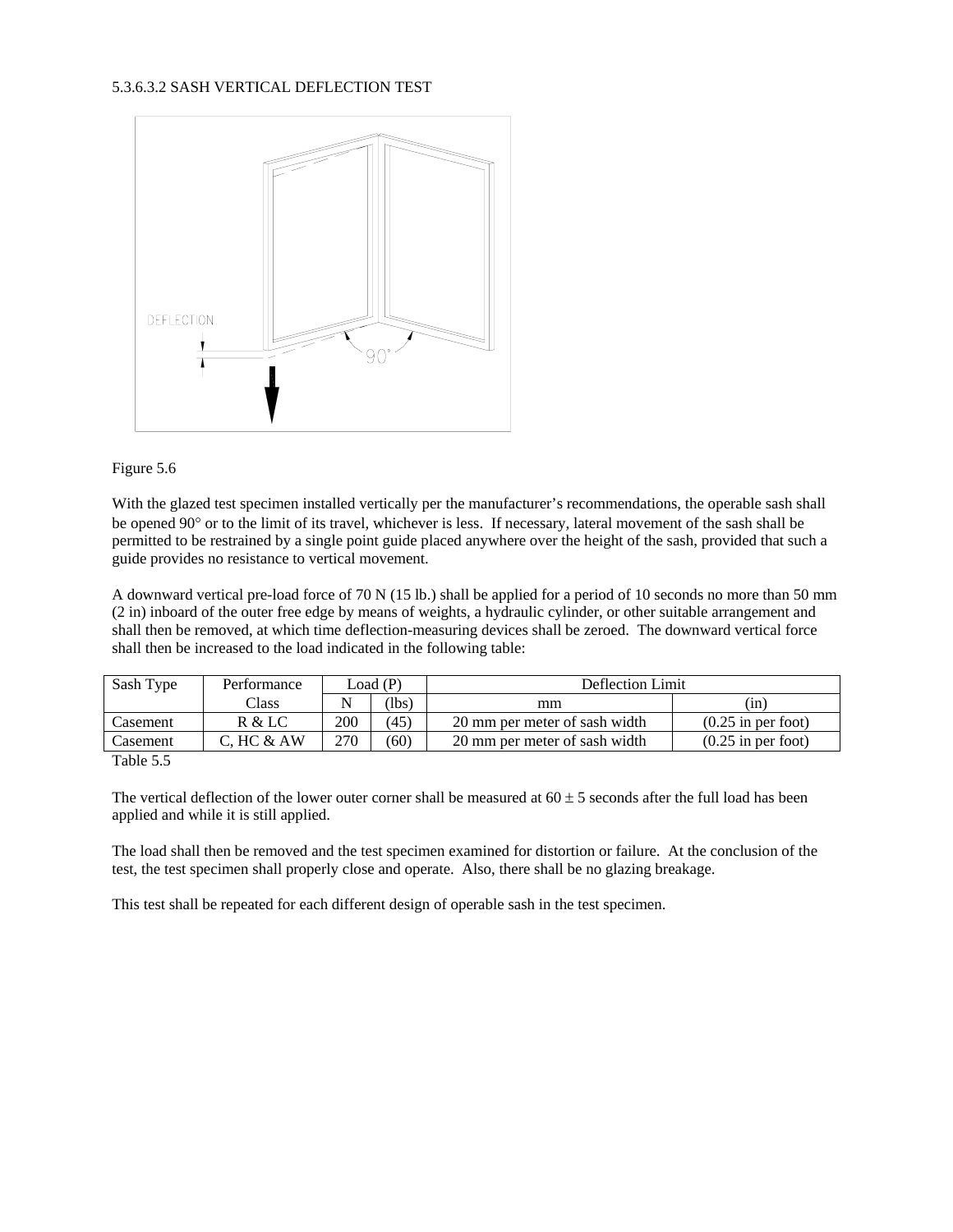

Figure 5.7 – Sash/Panel Concentrated Load Test (Perpendicular Load)



Figure 5.8

Support each unglazed sash or panel by clamping the stiles, 150 mm (6 in) from the latch, to the horizontal supports under the jambs.

A concentrated load (P) applied to the center of the span of the latch rail, parallel to the plane of the sash, first in one direction then in the opposite direction, shall not cause a deflection at the point of load application greater than shown in the table measured to the nearest 0.25 mm (0.01 in). Each different design of operable sash in the test specimen shall be tested.

A concentrated load (P) applied to the center of the span of the latch rail, perpendicular to the plane of the sash, first in one direction then in the opposite direction, shall not cause a deflection at the point of load application greater than shown in the table measured to the nearest 0.25 mm (0.01 in). Each different design of operable sash in the test specimen shall be tested.

|                               | Performance      | Load       | Load(P) |       | Deflection Limit |        |
|-------------------------------|------------------|------------|---------|-------|------------------|--------|
| Sash Type                     | Class            | Direction  | N       | (lbs) | mm               | (in)   |
| Awning, Hopper, Projected     | HC & AW          | Horizontal | (135)   | 30    | 1.5              | (0.06) |
| Awning, Hopper, Projected     | HC & AW          | Vertical   | (135)   | 30    | 1.5              | (0.06) |
| Dual Action Hinged Glass Door | $R$ , LC, C & HC | Horizontal | (135)   | 30    | 1.5              | (0.06) |
| Dual Action Hinged Glass Door | R                | Vertical   | (135)   | 30    | 1.5              | (0.06) |
| Dual Action Hinged Glass Door | LC & C           | Vertical   | (230)   | 50    | 3.3              | (0.13) |
| Dual Action Hinged Glass Door | HC               | Vertical   | (400)   | 90    | 6.3              | (0.25) |
| Vertical/Horizontal Pivoted   | C                | Horizontal | (230)   | 50    | 1.5              | (0.06) |
| Vertical/Horizontal Pivoted   | HC & AW          | Horizontal | (270)   | 60    | 1.5              | (0.06) |
| Vertical/Horizontal Pivoted   | C                | Vertical   | (230)   | 50    | 0.8              | (0.03) |
| Vertical/Horizontal Pivoted   | HC & AW          | Vertical   | (270)   | 60    | 0.8              | (0.03) |
| Top Hinged                    | C, HC & A W      | Horizontal | (135)   | 30    | 1.5              | (0.06) |
| Top Hinged                    |                  | Vertical   | (230)   | 50    | 3.3              | (0.13) |
| Top Hinged                    | HC & AW          | Vertical   | (400)   | 90    | 6.3              | (0.25) |
| Dual Action Window            | $R$ , LC, C & HC | Horizontal | (135)   | 30    | 1.5              | (0.06) |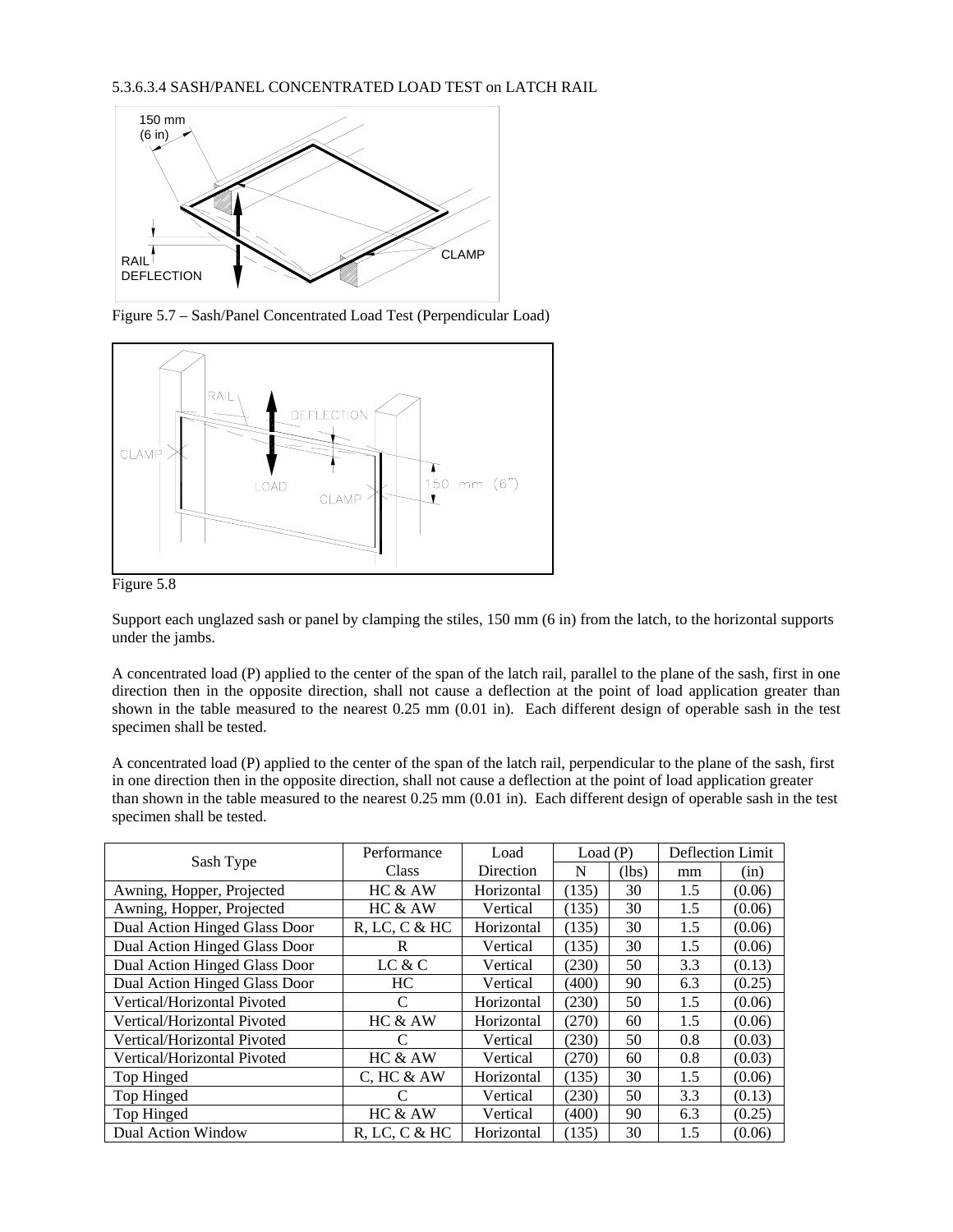| Dual Action Window |    | Vertical | 135   | 30 |     | (0.06) |
|--------------------|----|----------|-------|----|-----|--------|
| Dual Action Window | LC | Vertical | 180)  | 40 | 2.3 | (0.09) |
| Dual Action Window |    | Vertical | (230) | 50 | 3.3 | (0.13) |
| Dual Action Window | HС | Vertical | (400) | 90 | 6.4 | (0.25) |

Table 5.7

## 5.3.6.3.5 VERTICAL CONCENTRATED LOAD TEST



#### Figure 5.9

This test is performed on an unglazed sash and is designed to determine the deflection of the sash in the open position. The window shall be mounted in a test rack and supported around its entire perimeter. The sash shall be opened 90° with respect to the frame.

Two concentrated loads (P) are applied at the midpoints of the sash between the pivot and the innermost extremity of the sash stiles. The loads shall be applied in a downward direction, parallel to the plane of the sash for a period of 10 seconds. Deflection shall be measured to the nearest 0.25 mm (0.01 in.) at each corner and shall not exceed the deflection indicated in the following table:

|                           | Performance |       | Load (P) | Deflection Limit |        |
|---------------------------|-------------|-------|----------|------------------|--------|
| Sash Type                 | Class       |       | lbs      | Mm               | (in)   |
| <b>Vertically Pivoted</b> |             | (230) | 50       | mm               | (0.04) |
| Vertically Pivoted        | HC & AW     | 270   | 60       | mm               | (0.04) |
| ------                    |             |       |          |                  |        |

Table 5.8

The test shall be repeated for each different design of operable sash of the test specimen.

# 5.3.6.4 FRAME TESTS

The tests in this section are designed to test the strength and stiffness of intermediate framing members. They are also designed to test the strength of the frame corner joinery. The testing consists of torsional loading, and concentrated loading of frame components.

# 5.3.6.4.1 TORSION LOAD TEST on INTERMEDIATE FRAME RAILS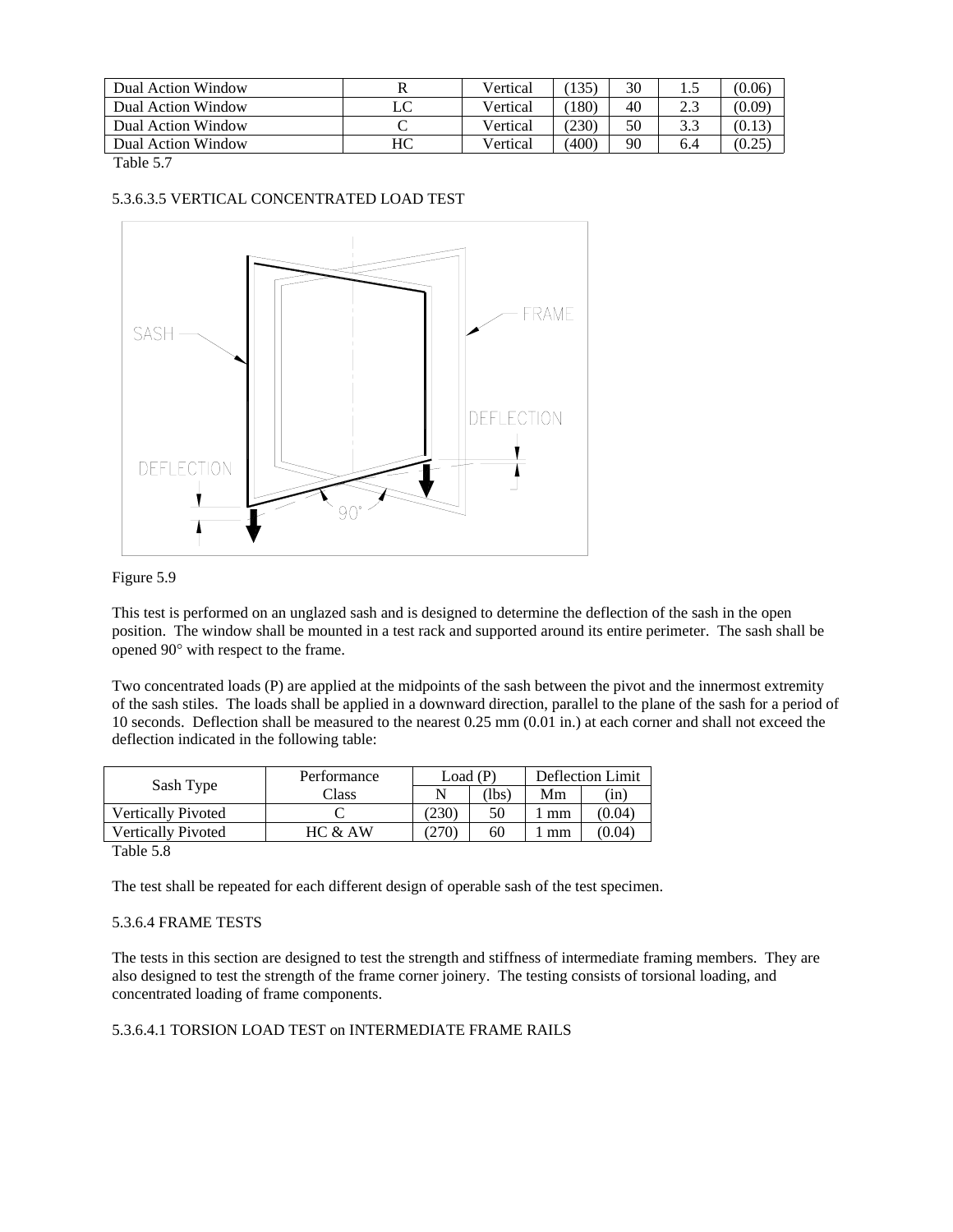



Place an unglazed test specimen in a horizontal position.

Apply for a duration of 10 seconds a 4.5 N  $\bullet$  m (40 in  $\bullet$  lb.) torque (T) [45 N (10 lb.) on a 100 mm (4 in) lever arm measured from the extremity of the rail], at the center of the span of each intermediate horizontal rail, first in one direction, then in the opposite direction. The vertical deflection at the point of load application shall be not greater than shown in the table measured to the nearest 0.25 mm (0.01 in).

| Sash Type                 | Performance<br>Class | Torsion Load (T) | Deflection<br>Limit |    |        |
|---------------------------|----------------------|------------------|---------------------|----|--------|
|                           |                      | $N-m$            | $(in - lbs)$        | mm | (in)   |
| Awning, Hopper, Projected | HC & AW              | 4.5              | (40)                |    | (0.06) |
|                           |                      |                  |                     |    |        |

Table 5.9

## 1.3.6.4.2 VERTICAL CONCENTRATED LOAD TEST on HORIZONTAL INTERMEDIATE MULLIONS

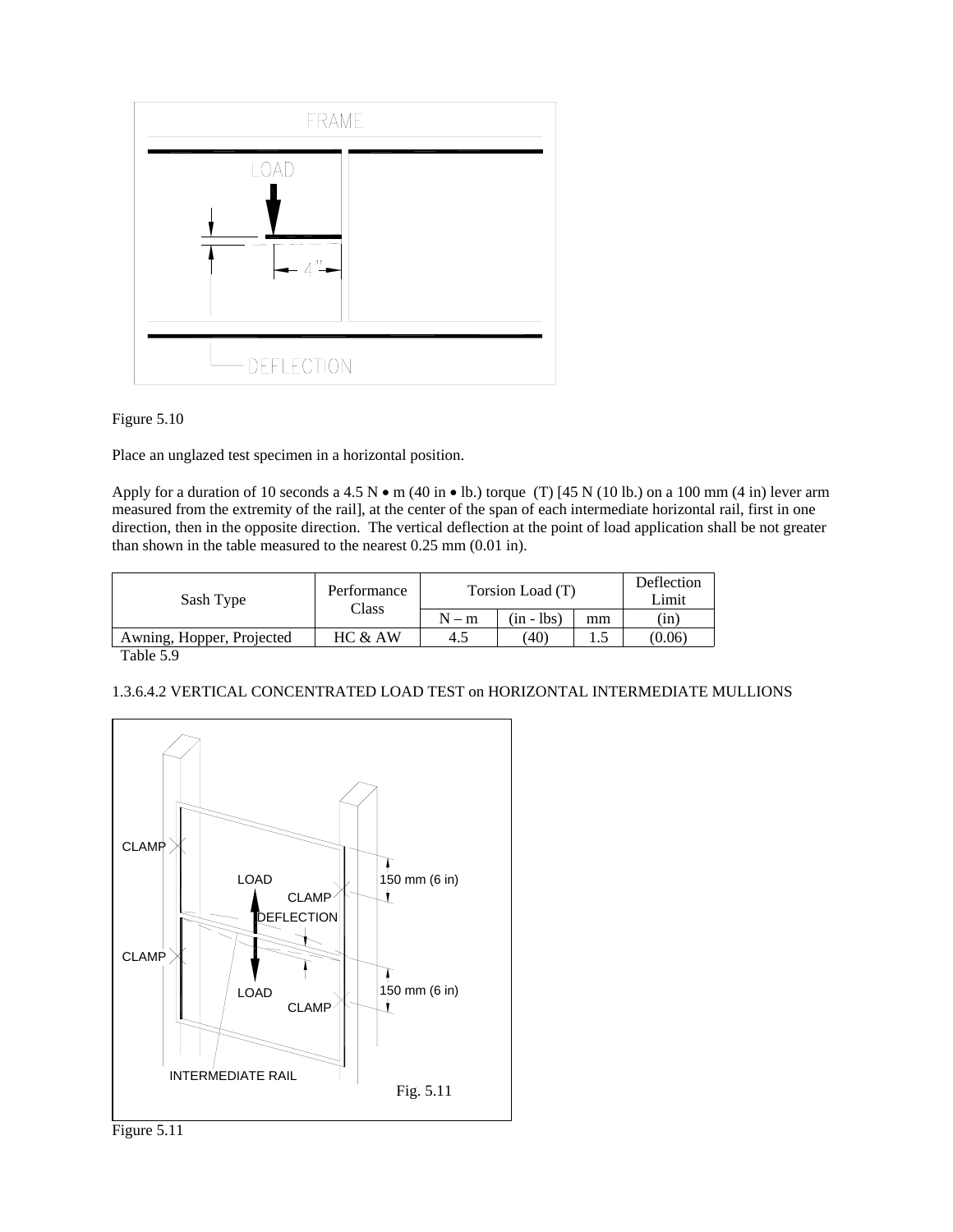Clamp the jambs of the unglazed test specimen to a vertical support 150 mm (6 in.) from the test rails.

A concentrated load (P) applied for a duration of 10 seconds at the center of the span of any intermediate rail parallel to the plane of the window, first in one direction then in the opposite direction, shall not cause a deflection at the point of load application greater than shown in the table measured to the nearest 0.25 mm (0.01 in).

| Sash Type                 | Performance | Load (P) |          |    | Deflection Limit |  |
|---------------------------|-------------|----------|----------|----|------------------|--|
|                           | Class       |          | $\Delta$ | mm | (in)             |  |
| Awning, Hopper, Projected | HC & AW     |          | (30)     |    | (0.06)           |  |

Table 5.10

## 5.3.6.5 HARDWARE LOAD TESTS

The tests in this section are designed to test the strength and stiffness of hardware devices used in fenestration assemblies. They are also designed to test the reaction of the hardware to loading not normally encountered in the use of windows, skylights and doors. The testing consists of blocked operation and abnormal loading conditions which might occur during the handling, installation and operation of the assemblies.

#### 5.6.3.5.1 DISTRIBUTED LOAD TEST





(Operable casement windows with rotary-operating hardware only)

The glazed test specimen shall be securely fastened in a vertical plane so that the sash, when opened to its full extent, will be horizontal. The sash and hardware shall be strong enough to support a 10-second duration uniform load as indicated in the following table:

| Sash Type                                                  | Performance      | Load (P) |       |  |  |  |
|------------------------------------------------------------|------------------|----------|-------|--|--|--|
|                                                            | Class            | Pа       | (psf  |  |  |  |
| Casement                                                   |                  | 240      | 5.00) |  |  |  |
| Casement                                                   | LC, C, HC $&$ AW | 300      | 6.24  |  |  |  |
| The load specified includes the weight of the glazed sash. |                  |          |       |  |  |  |
| Table 5.11                                                 |                  |          |       |  |  |  |

At the conclusion of the test, the rotary-operator shall properly and fully close the sash. There shall be no failure of screws or track or hinge, or permanent deformation of support arms.

Each different design of operable sash of the test specimen shall be tested. The load shall be applied first in one direction, and then in the opposite direction.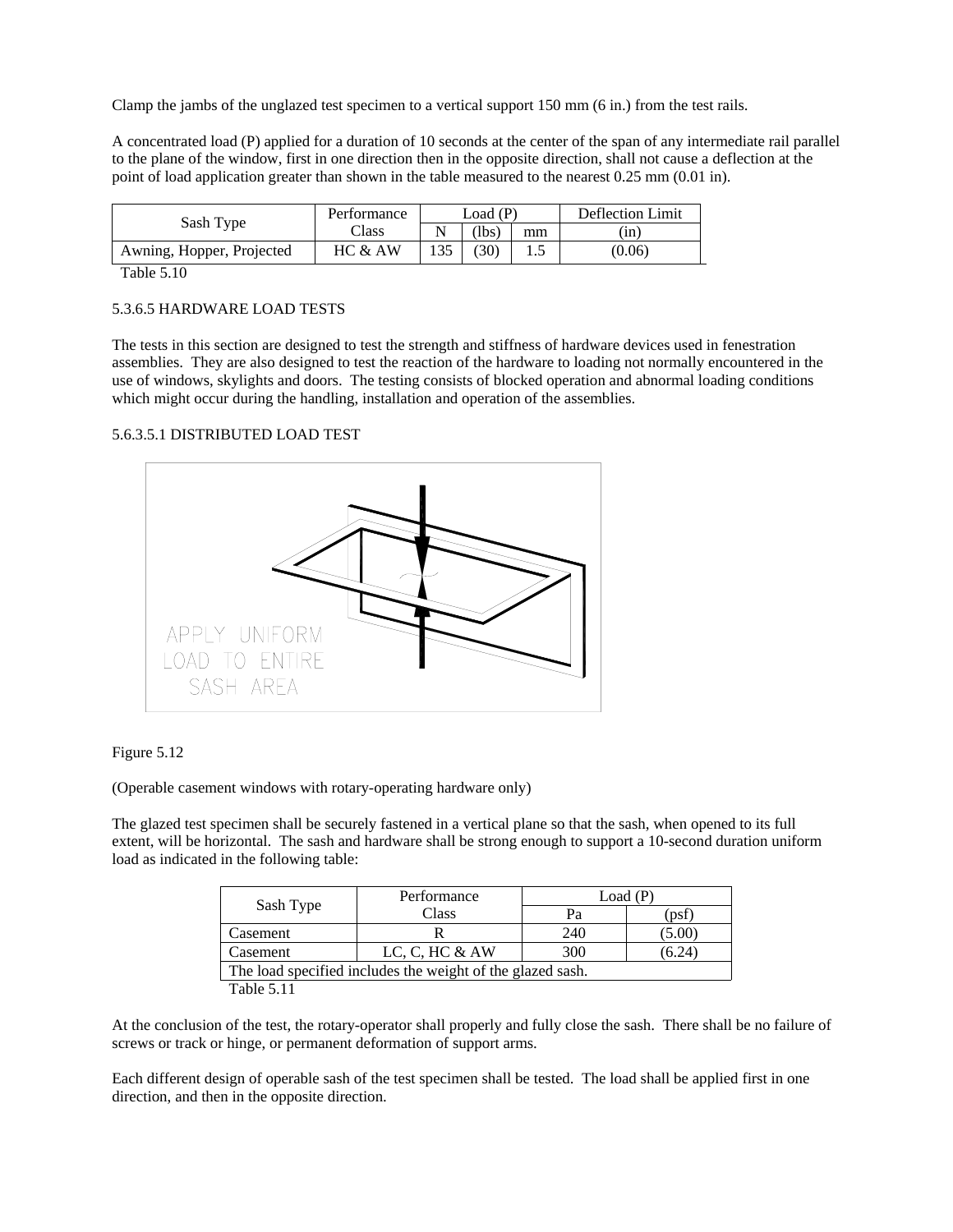### 5.3.6.5.2 STABILIZING ARM LOAD TEST





Mount the completely assembled glazed window or door vertically. Open the operable sash or panel inward from the top, to the full ventilating position with the sash or panel supported solely by the stabilizing arm at one jamb. A concentrated load acting vertically downward for a duration of 10 seconds as indicated in the table, shall be applied at each upper operable sash or panel corner separately. After load removal, there shall be no damage to the window or door frame, operable sash or, components, glass, stabilizing arm or hardware components, and the product shall function normally.

|                               | Performance |      | Load(P) | Point of Load Application |  |
|-------------------------------|-------------|------|---------|---------------------------|--|
| Sash Type                     | Class       | N    | (lbs)   |                           |  |
| Dual Action Hinged Glass Door | R           | 445  | (100)   | Panel Corners             |  |
| Dual Action Hinged Glass Door | LC, C & H   | 890  | (200)   | Panel Corners             |  |
| Dual Action Hinged Glass Door | R           | 890  | (200)   | Top Rail                  |  |
| Dual Action Hinged Glass Door | LC, C & H   | 1780 | (400)   | Top Rail                  |  |
| Dual Action Window            | R           | 445  | (100)   | <b>Sash Corners</b>       |  |
| Dual Action Window            | LC, C & H   | 890  | (200)   | <b>Sash Corners</b>       |  |
| Dual Action Window            | R           | 890  | (200)   | Top Rail                  |  |
| Dual Action Window            | LC, C & HC  | 1780 | (400)   | Top Rail                  |  |

Table 5.12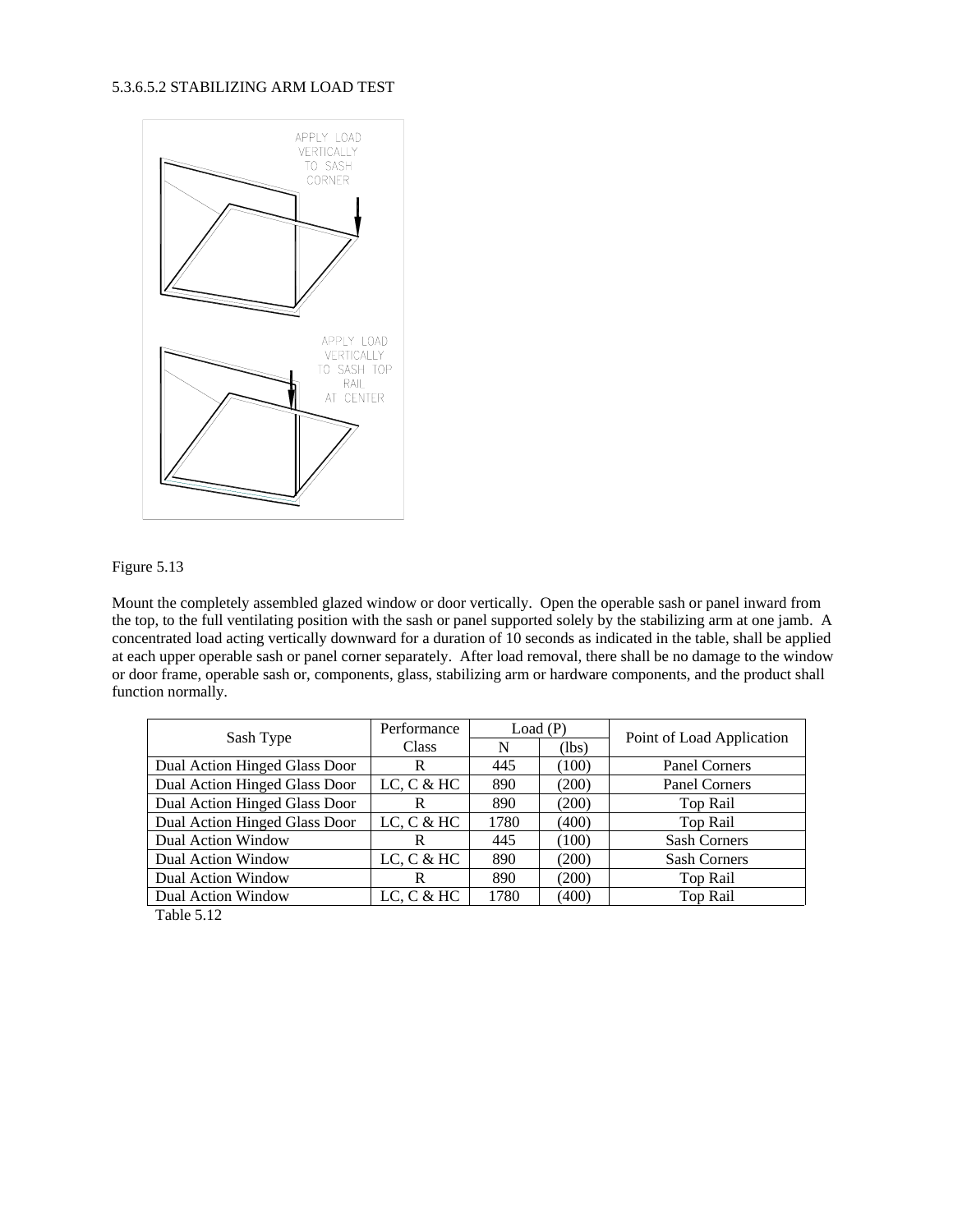

## Figure 5.14

If two or more sash are included in the test specimen, compare the balance arm materials and cross sections, pivots, etc. If judged equal, test the largest sash only. Otherwise, test all arms.

Support the unglazed test specimen at 45o or to a maximum design opening, which ever is less, to the vertical and clamp the frame at its full height. Open the sash with the balance arms in compression, and block the sash in the level position at both friction shoes.

Apply a concentrated load (P) vertically downward at one free corner of the sash for 10 seconds. Then apply the concentrated load (P) vertically downward at the other free corner of the sash for 10 seconds. Remove all loads.

| Sash Type                 | Performance   | $\text{load}$ (P) |      | Point of Load                |
|---------------------------|---------------|-------------------|------|------------------------------|
|                           | $\gamma$ lass |                   | 'lbs | Application                  |
| Awning, Hopper, Projected | HС            | 270               | (60) | <b>Opposite Sash Corners</b> |
| $T = 11.712$              |               |                   |      |                              |

Table 5.13

After removal of the loads, the balance arms shall function normally with no apparent damage.

## 5.3.6.5.4 HOLD OPEN ARM/STAY BAR TEST

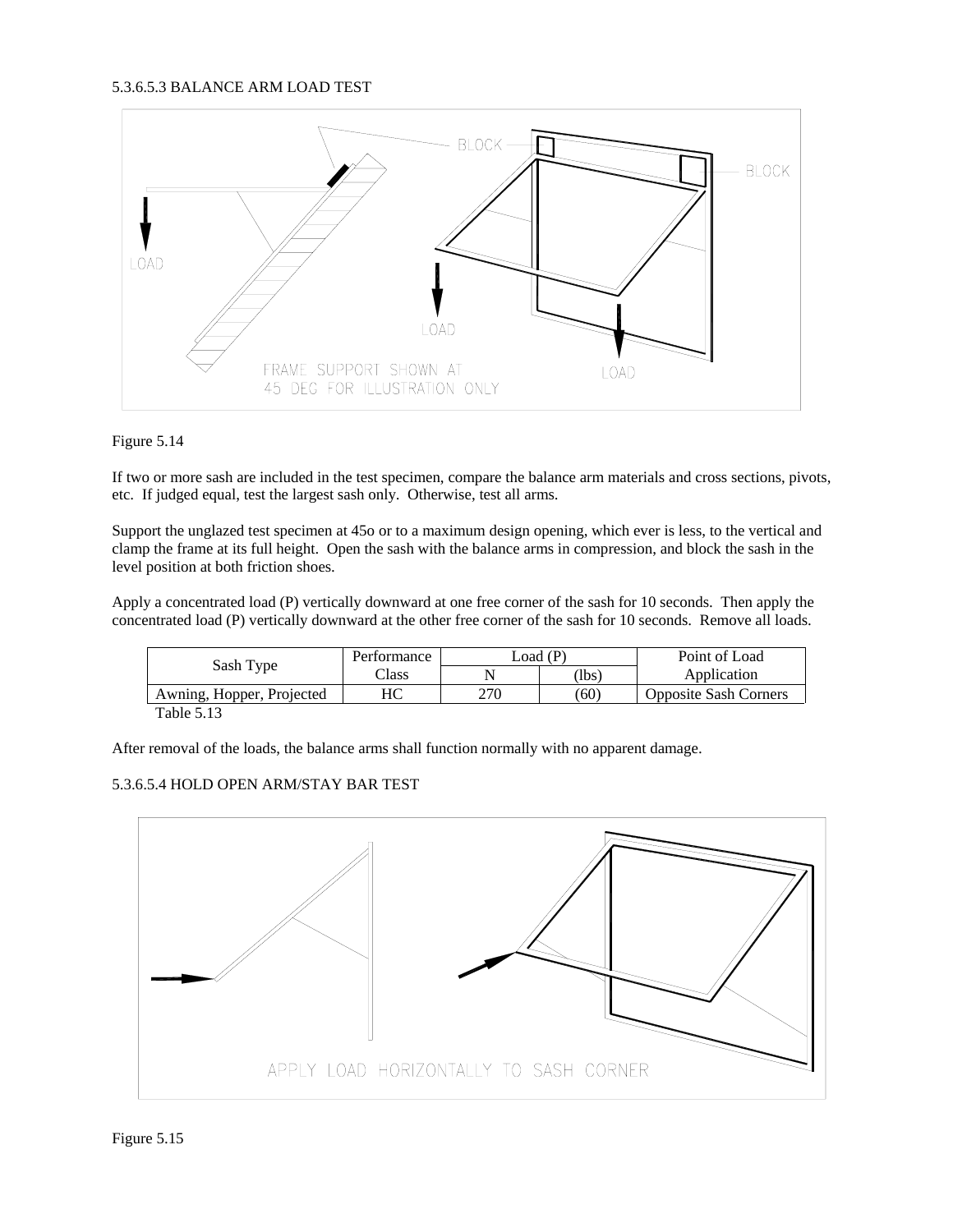With the glazed sash opened to its fullest extent, a horizontal concentrated load (P) shall be applied for a duration of 10 seconds at one lower corner of the sash in the closing direction. After removal of the load, hold-open arms shall function normally.

|            | Performance | Load (P) |       |                           |  |
|------------|-------------|----------|-------|---------------------------|--|
| Sash Type  | Class       |          | (lbs) | Point of Load Application |  |
| Top Hinged | C & H C     | 445      | 100)  | Sash Corner               |  |
| Table 5.14 |             |          |       |                           |  |

5.3.6.5.5 HINGE TEST (Hinged Rescue Windows only)

After the air, water and structural tests have been performed, the hinged perimeter frame window assembly shall be subjected to 10 cycles of unlatching, opening to the full 90-degree position, closing and latching. At the conclusion of 10 cycles, there shall be no glass breakage or permanent damage to any fasteners, hardware parts, support arms or actuating mechanisms, and the hinged window assembly shall open, close and lock in its normal manner. The operation test must be conducted again with the heaviest glass configuration (if not already done).

## 5.3.6.5.6 AWNING, HOPPER, PROJECTED HARDWARE LOAD TEST



#### Figure 5.16

The glazed operable sash shall be opened to a 45° position or to the limit of its travel, whichever is less, and one side blocked in that position to prevent movement in a closing direction. The blocking shall extend no further outwards on the side sash member than the mounting point for the holding device.

A pre-load force of 15 N (3 lb) shall be applied for a period of 10 seconds to the midpoint of the sash member opposite the hinges, in a closing direction and perpendicular to the plane of the glazing. The load shall then be removed and the deflection-measuring devices shall be zeroed. The force shall then be increased to (P). The deflection of the outer corner of the operable light on the opposite side from the blocking, in the direction of the applied force, shall be measured at  $60 \pm 5$  seconds after the full force has been applied and while it is still being applied. The deflection measured to the nearest 0.25 mm (0.01 in), shall not exceed the values indicated in the table below.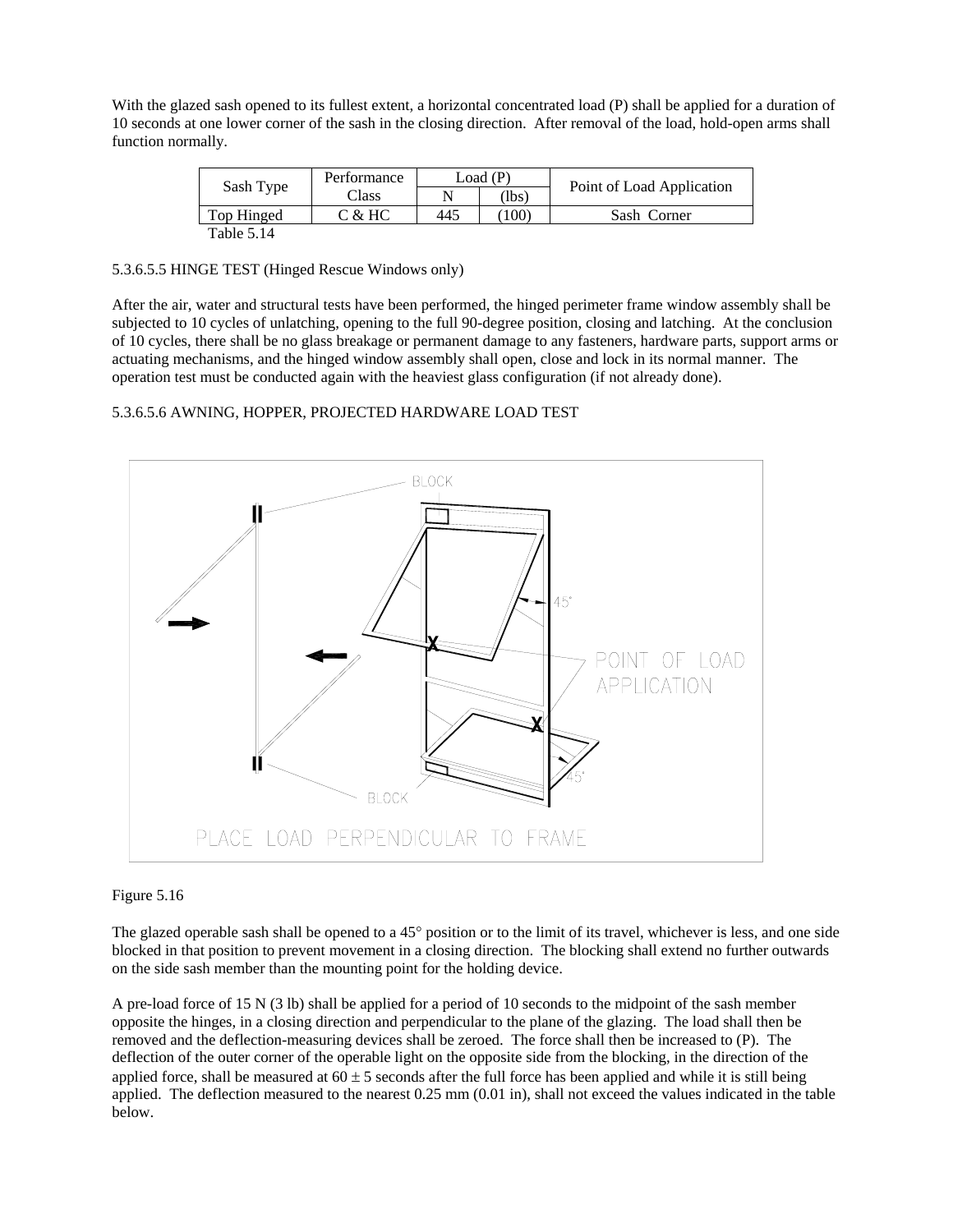| Sash Type                                                                                            | Performance | Load(P) |            | Deflection Limit |                    |
|------------------------------------------------------------------------------------------------------|-------------|---------|------------|------------------|--------------------|
|                                                                                                      | Class       |         | (lbs)      | mm               | (in)               |
| Awning, Hopper, Projected                                                                            | R & LC      | 70      | $15^\circ$ | Reported         | Reported           |
| Awning, Hopper, Projected                                                                            |             | 140     | (30)       | $3.8 \bullet A$  | $(0.14 \bullet B)$ |
| Where A is the area of the tested sash in $(m^2)$ and B is the area of the tested sash in $(ft^2)$ . |             |         |            |                  |                    |
| --------                                                                                             |             |         |            |                  |                    |

Table 5.15

At the conclusion of the test, the test specimen shall fully close and operate properly and shall show no distortion or failure. There shall be no glazing breakage.

This test shall be repeated for each different design of operable sash of the test specimen.

## 5.3.6.6 SAFETY DROP TEST (Non-hung vertical operating products only)

The test specimen shall be mounted in a test fixture.

The test specimen shall be examined to identify the two adjacent preset sash or sliding door panel retention positions with the maximum spacing. The operable sash or sliding door panel shall be raised to the upper of these two positions, and then allowed to "free fall". This procedure shall be conducted a minimum of one time for each operable sash or sliding door panel. When dropped, the sash or sliding door panel shall automatically stop at the lower of the two preset positions. There shall be no breakage or permanent deformation of any part of the test specimen that would impair its operation. There shall be no glazing breakage.

Where a manufacturer offers or specifies either interior or exterior removable multiple glazing panels (RMGP's) in the primary sash or panels, and it is desired to achieve conformance to this specification both with and without the RMGP's installed, all safety drop tests shall be conducted with all RMGP's installed.

5.3.6.7 UNIT DEAD LOAD TEST (Greenhouse Windows only)



Figure 5.17